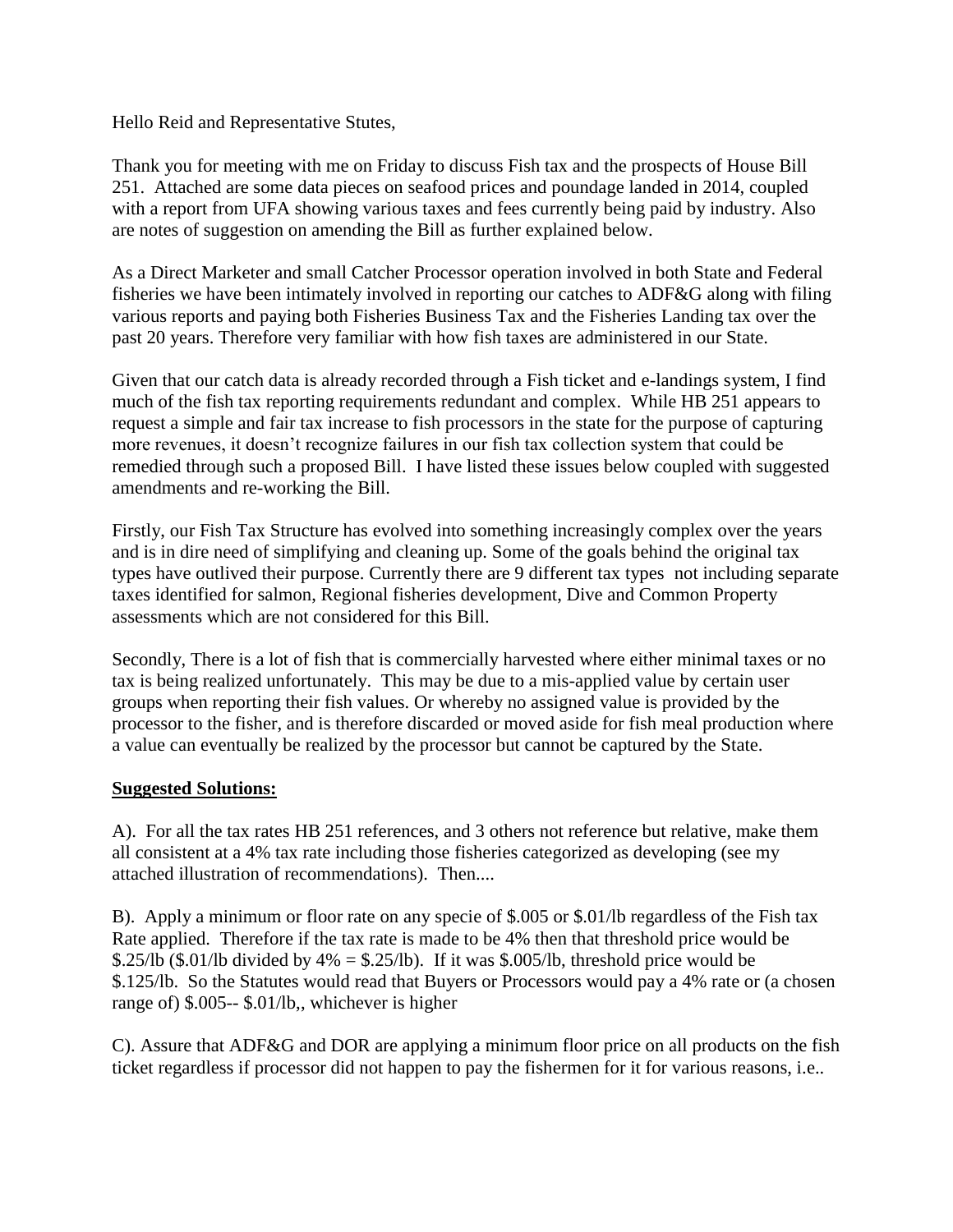poor quality, small sizing etc. As those products were likely disposed of for fishmeal where some value is still realized.

Giving examples-- per the SAPL, A well targeted specie like *Yellow fin Sole* is priced as low as \$.02/lb. (However NMFS rated such value at \$.16/lb which is a big disparity that ADF&G and DOR should look into).

In 2014 there was 335,451,850 lbs harvested (see NMFS landing report attached). Given a 3% Fisheries Bus. or Landing tax rate on this item, total tax realized by the State should have been. \$201,271.00 ((3%\*\$.02)\*lbs).

However If you went with a minimum or floor rate of \$.01/lb, the State would realize tax revenues of \$3,354,518.00 on this item. ( If you used a \$.005/lb rate then the tax income would be half this).

Looking at another high volume item like *Pollock*, it was priced at \$.15/lb per the SAPL (NMFS is at \$.13/lb on this item). Given the harvested pounds in 2014 of 3,145,605,118 lbs, tax revenues realized per the 3% FB or Landing Tax should have been around \$15,728,025  $((3\% * \$.15) *1bs)$ . If this was rated at a floor value of \$.01/lb, realized revenues could be \$31,456,051 instead.

*Arrowtooth Flounder* provides another example: 109,341,051 lbs harvested at \$.06/lb per SAPL, Revenues should have been around \$196,814 ((3%\*\$.06\*lbs), whereas if a \$.01/lb floor was applied realized revenues could be \$1,093,410.00 instead.

Given this concept the State can plug some holes where substantial revenues are getting lost or not fully realized while also simplify the overall tax structure. Meanwhile I encourage you to garner comparative data on potential fish tax revenues per different specie groups and apply that to the goals you are trying to meet. The current fiscal note on HB251 suggest revenue increases of \$18-20M, however if you work with the floor price option while streamlining the other tax types, I think the State could realize more revenues than expected while also leveling the playing field and make the tax types less complex.

Other considerations that should be added or secured in this bill are as follows;

1). For Fish tax dollars shared with Boroughs and Municipalities, such also need to be shared with the port that the product was landed at instead of only the processing port as statutes currently allow for. The landing ports have infrastructure needs and provide a gateway for receiving catch for processing, therefore should also realize some benefit of the revenue sharing.

2). Allow within the fish tax and revenue sharing proceeds a dedicated portion for stock assessment needs. Given this tax comes from a revenue producing industry that needs to be sustained, such allocation of funds should be made mandatory somehow.

3). Task ADF&G Commercial Fish Division and DOR Fish Tax Division to communicate and work more in concert with each other in effort to reduce redundancies, create consistencies and increase data accuracy with Industry. Both entities are evolving in data collection and reporting